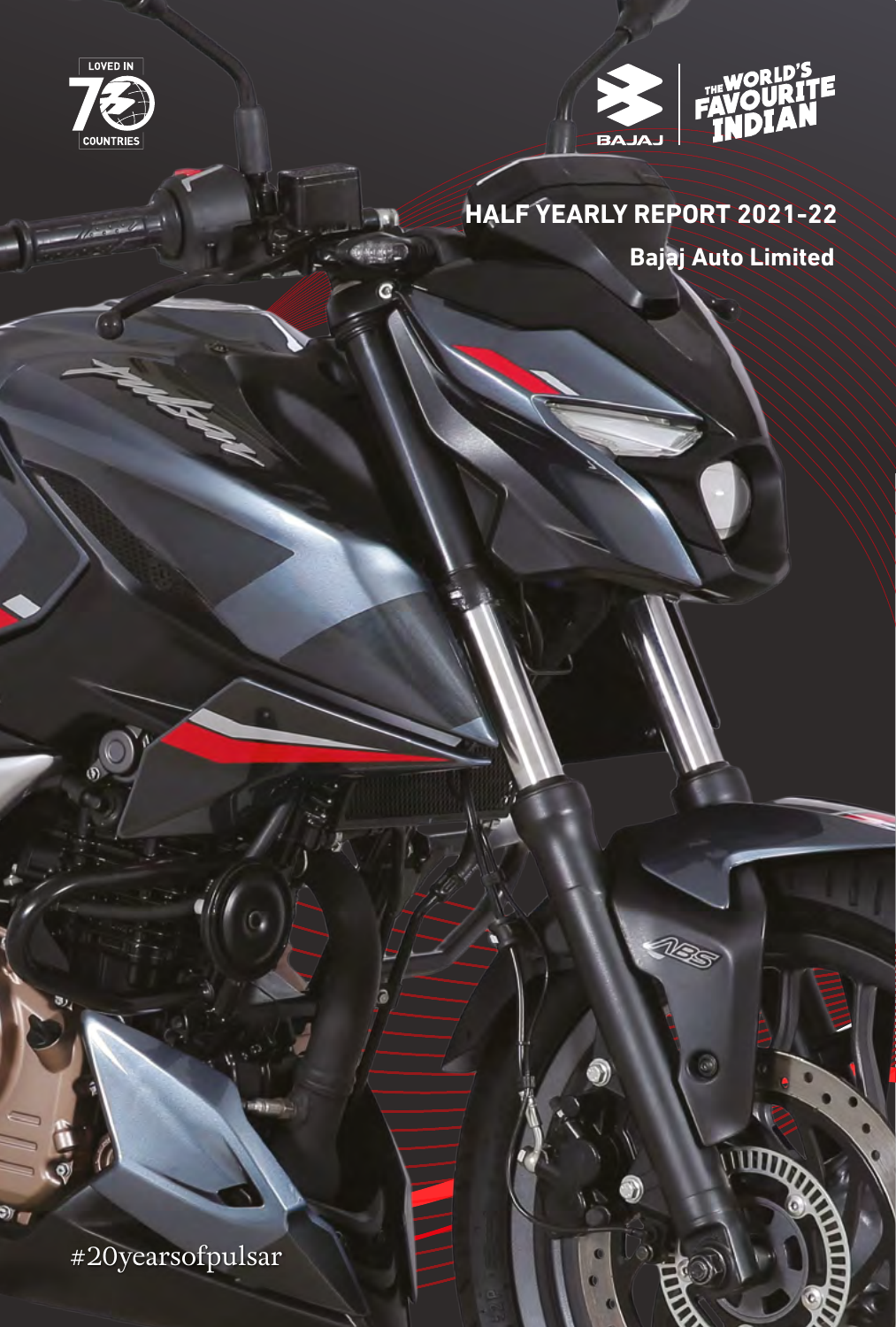# Dear Shareholder,

I am pleased to share with you the financial results of your Company for the half year end 30 September 2021.

Despite slowdown post second wave of Covid-19 and sluggishness in domestic market, your company has delivered a spirited performance for the half year end 30 September 2021.

Following are the highlights:

### **1. Summary of financial results**

 $($ ₹ in Crore)

| <b>Particulars</b>              | H <sub>1</sub><br>2021-22 | H1<br>2020-21 | <b>Full Year</b><br>2020-21 |
|---------------------------------|---------------------------|---------------|-----------------------------|
| Sales in numbers                | 2,150,421                 | 1,496,440     | 3,972,914                   |
|                                 |                           |               |                             |
| Turnover                        | 16,796                    | 10,859        | 29,018                      |
| Revenue from operations         | 16,148                    | 10,235        | 27,741                      |
| Export revenue                  | 8,655                     | 4,614         | 12,687                      |
| Operating EBITDA                | 2,587                     | 1,741         | 5,063                       |
| Operating EBITDA %              | 16.0%                     | 17.0%         | 18.3%                       |
| Operating profit                | 2,454                     | 1,609         | 4,797                       |
| Profit before tax               | 3,035                     | 2,167         | 5,939                       |
| Profit after tax - standalone   | 2,336                     | 1,666         | 4,555                       |
| Profit after tax - consolidated | 3,210                     | 1,589         | 4,857                       |

This result is an outcome of an all-round performance of your Company's individual business verticals, especially International Business.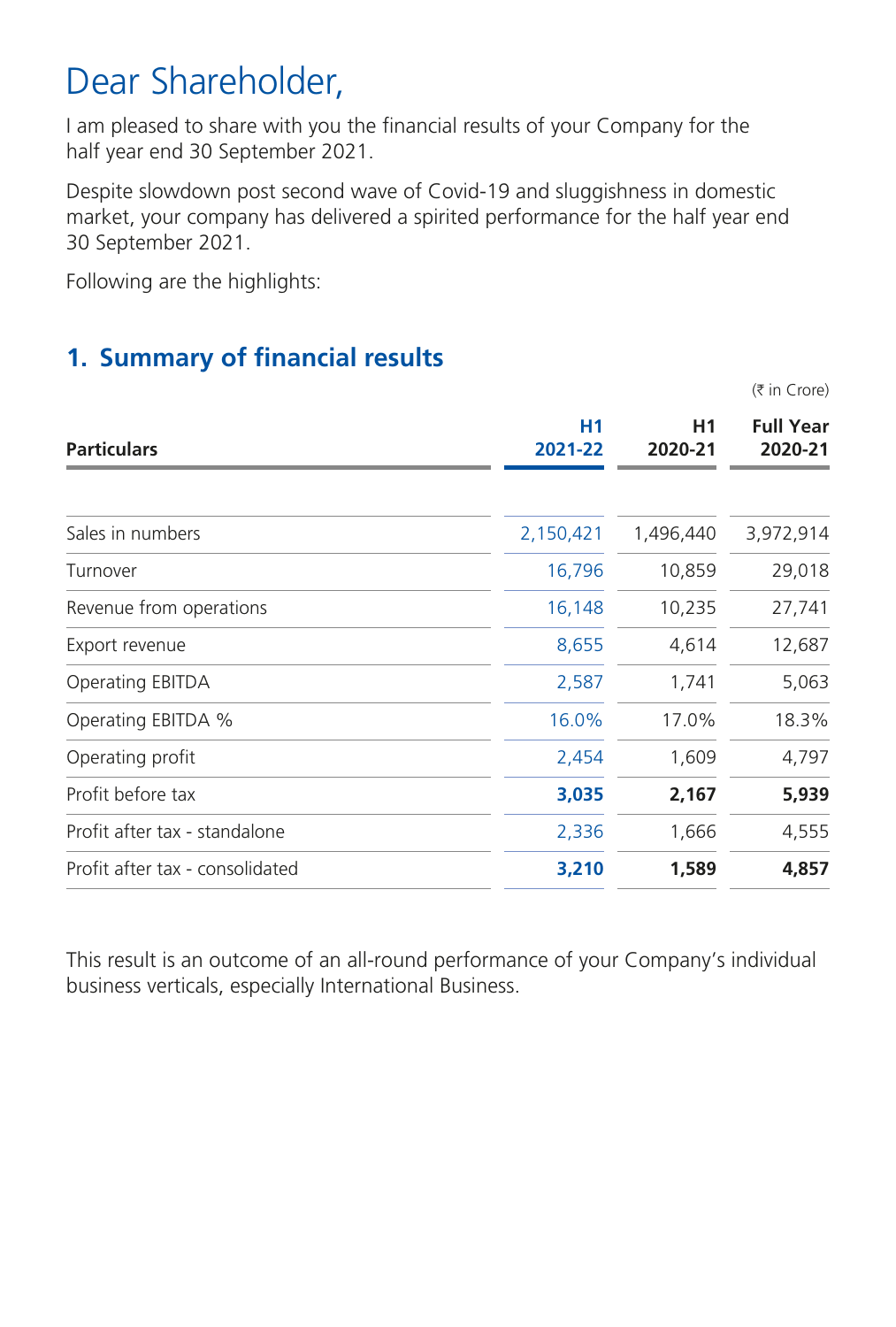#### **2. Volumes**

| <b>Particulars</b> | <b>H1</b><br>2021-22 | H <sub>1</sub><br>2020-21 | <b>Full Year</b><br>2020-21 |
|--------------------|----------------------|---------------------------|-----------------------------|
|                    |                      |                           |                             |
| <b>Domestic</b>    |                      |                           |                             |
| Two-wheelers       | 830,700              | 736,175                   | 1,809,375                   |
| <b>CV</b>          | 58,653               | 28,674                    | 109,292                     |
| Sub-total          | 889,353              | 764,849                   | 1,918,667                   |
| <b>Exports</b>     |                      |                           |                             |
| Two-wheelers       | 1,098,520            | 628,219                   | 1,796,518                   |
| <b>CV</b>          | 162,548              | 103,372                   | 257,729                     |
| Sub-total          | 1,261,068            | 731,591                   | 2,054,247                   |
| Total              |                      |                           |                             |
| Two-wheelers       | 1,929,220            | 1,364,394                 | 3,605,893                   |
| <b>CV</b>          | 221,201              | 132,046                   | 367,021                     |
| Total              | 2,150,421            | 1,496,440                 | 3,972,914                   |

✓ Motorcycles sold nearly 828,000 units in the domestic market; share of **19.1%** in H1/2021-22 as against 18.2% in H1/2020-21. This, despite shortage in some critical components like ABS in Q2/2021-22.

- $\blacktriangleright$  Platina sold over 283,000 units in H1/2021-22
- $\blacktriangleright$  Pulsar sold over 371,000 units in H1/2021-22
- ✓ Commercial vehicles sold over 58,000 units in the domestic market. Company continues to be a leader in the domestic market with share of 67.6% in H1/2021-22.

✓ Exports, by volume, was in excess of 200,000 units every month.

- $\geq$  Exports, by revenue, was US\$ 1.11 billion, and in INR was 8,655 crore
- $\geq$  By region, Africa, SAME and LATAM continued to record strong sales (LATAM recorded Highest ever volume of over 118,000 units in Q2/2021-22)
- $\triangleright$  KTM, alongwith Husqvarna, sold over 55,000 units in H1/2021-22; Highest ever!